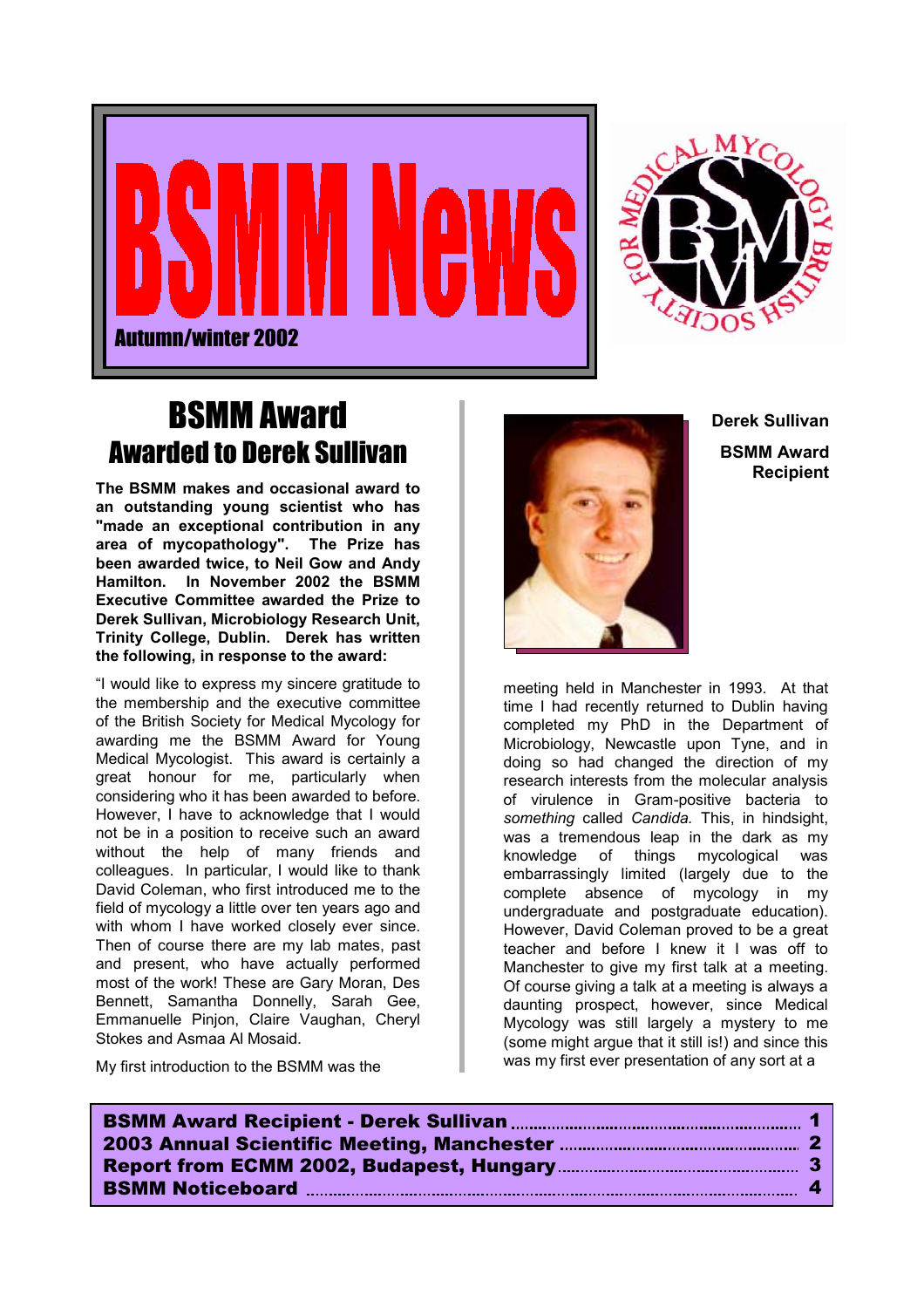meeting I was as nervous and insecure as it is possible to be. Fortunately, I have little recollection of my talk, however, I will never forget how welcoming and hospitable the medical mycology community were. Indeed, this is where I first met the likes of Ken Haynes (Imperial College, London) and Neil Gow (University of Aberdeen), who have since become great friends and inspirational collaborators. It is wonderful to see that the BSMM Annual Meeting is still such a welcoming and informal gathering and I sincerely hope that it will continue like this and that it will remain a forum for neophyte mycologists to present their research data in a supportive and appreciative environment.

When I first arrived in Dublin my original project was designed to investigate the presence of viral sequences in *Candida albicans,* however, I soon got sidetracked and became involved in the analysis of the epidemiology of oral candidosis in Irish HIV-infected individuals. This was a particularly interesting time as we became aware quite early on that *Candida* species other than *C. albicans* (in particular *Candida glabrata)* were increasingly being identified in our samples. At the same time we also began to happen upon an increasing number of unusual strains that appeared, on the basis of germ tube- and chlamydosporeproduction, to be *C. albicans,* but whose DNA failed to hybridise to *C. albicans-specific* DNA fingerprinting probes. To make matters even more confusing carbohydrate assimilation profiles obtained using the API ID32C system suggested that many of these unusual strains were *Candida sake.* When I presented these data at my next BSMM meeting (Cambridge, 1995) it became clear that a number of delegates in the audience had also come across clinical strains of what they thought were *C. sake.* Although, the fact that *C. sake* is unable to grow at 37°C indicated that this identification was erroneous. In fact at this stage we thought that perhaps we were working with an atypical variant of *C. albicans* or *C. stellatoidea.* However, following a thorough phenotypic and genotypic analysis of a number of strains from Ireland, the UK and Australia it became increasingly clear that we were dealing with something more unusual than that. This was indeed confirmed when, with the help of Ken Haynes, we performed a phylogenetic analysis using the large rRNA gene sequence. These data, and the subsequent analysis of a wide range of separate genes, have demonstrated

categorically that the unusual strains we had identified were unmistakably distinct from *C. albicans.* Therefore, this knowledge left us with the obvious conclusion that these organisms represented a novel species, which we decided to name after the city of Dublin, hence *Candida dubliniensis.* This in itself was a major learning experience, requiring the help of our local Classics scholars in deciding the exact spelling of the name and in translating the species description from Latin into English (I'm not sure the Romans were particularly interested in terms such as germ tube and oligonucleotide!).

Since our first description of this species in 1995 many labs around the world have confirmed our conclusions and *C. dubliniensis* has since been identified in a wide range of patients on every continent and in strain collections dating from the 1950s. Epidemiological data from our own laboratory suggest that *C. dubliniensis* is particularly prevalent in the oral cavities of HIV infected individuals but that it is rarely found in the oral cavities of normal healthy individuals. Interestingly, despite the great phenotypic similarities between *C. albicans* and *C. dubliniensis,* the latter is only very rarely associated with systemic disease. Our current research on *C. dubliniensis* is directed towards (i) further examination of its epidemiology, (ii) trying to identify the molecular basis of azoleresistance in *C. dubliniensis* and (iii) the comparative analysis of virulence of *C. albicans* and *C. dubliniensis,* in particular trying to determine what makes *C. albicans* a better colonizer and cause of infections in humans. We hope that these studies will help mycologists to gain a fuller understanding of how *Candida* species cause disease."

# 2003 Annual Scientific **Meeting** 1st-3rd March 2003

All arrangements are now well underway for our forthcoming annual scientific meeting, which is to be held jointly with the British Mycological Society. The organisers look forward to welcoming you all to Manchester for a more extensive meeting than usual, commencing at around 3.00pm on Saturday 1st March and concluding at 4.00pm on Monday 3rd March.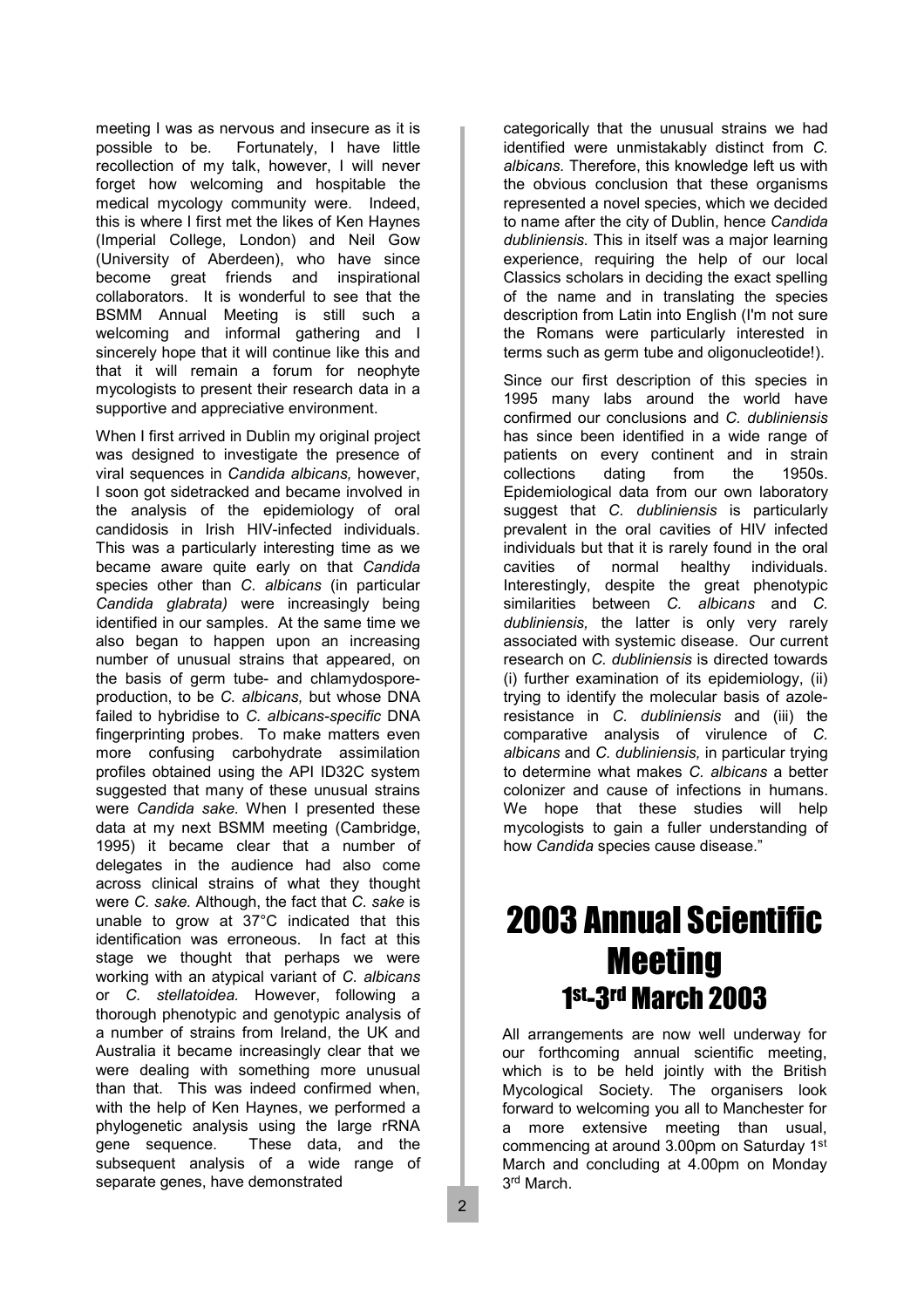The local organising committee, assembled from members of both societies and headed by David Denning, has put together a stimulating array of speakers as detailed below. All scientific sessions will take place in Whitworth Hall within The University of Manchester.

Equally exciting social activities are organised; a welcome reception will be held on Saturday evening at The Manchester Museum. Enjoy wine and nibbles amongst over a quarter of a million specimens in the Fossil Gallery. On Sunday evening our annual dinner will be held at one of Britain's newest venues - the dramatic Imperial War Museum North - on the banks of the Manchester Ship Canal.

Don't miss the opportunity of singing along with Frank on the piano amidst such objects as a Russian T34 tank, a harrier jump jet, and a Trabant estate car!

Registration forms and offered paper application forms are both included with this newsletter, **register early for significantly discounted** rates. Remember that travel grants are available for this meeting; the deadline for applications is 15th January 2003.

For further information on the meeting, contact:

Dr David W Denning, BSMM/BMS Meeting Organiser, Education and Research Centre, Wythenshawe Hospital, Southmoor Road, MANCHESTER M23 9LT.

Tel: +44 (0) 161 291 5811 Fax: +44 (0) 161 291 5806 E-mail: Chris.Harris@smuhtnwestnhs.uk

# ECMM 2002 Budapest, Hungary

#### **Report from Annabelle Ballsdon, BSMM Travel Grant recipient**

This year's ECMM meeting was held in the beautiful city of Budapest in Hungary. Despite the advice of colleagues to pack a snorkel and flippers, the weather was hot and the River Danube very well behaved!

The first day of the conference began with a series of lectures from the recipients of special mycology honours, the first being the Drouhet Lecture, given by Prof Dupont regarding the French study of *Histoplasma duboisii.* This was followed by presentation of David Gruby Awards to Prof Torok, who talked about this

eminent scientist's life and work, and also to Prof Muller who presented his own EM studies of *Paracoccidioides* interaction with the human host. Topics including new developments in diagnostic methods, treatment of invasive fungal infections in high- risk patients and special aspects of medical mycology were discussed in the various symposia. A gentle cruise down the Danube concluded the day's events, allowing all the delegates to take in all the magnificent floodlit sights.

Dermatomycology was the subject of the oral presentations given the following day, with the plenary lecture from Prof Simon who gave us an insight into the evolution of anthropophilic behaviour, taking the dermatophyte *Trichophyton rubrum* as his example. Hostfungus interactions were considered in the next symposium with highlights including SEM and TEM observations of invasion and adhesion of *Trichophyton mentagrophytes* in a skin model by Prof Berdicevsky, and Dr Warn's model for the translocation of *Candida* spp. across the gut wall. Posters covering a vast number of the different aspects of medical mycology were displayed in the conference venue, provoking both interest and discussion in delegates.

With a brass band to send us off, a steam train carried delegates to the Gala dinner, which was held at the Hungarian Railway Heritage Park. After a tour of the museum, we were treated to delicious Hungarian cuisine and lively music; much to the enjoyment of all who attended.

The final day of the meeting covered a wide array of different subjects ranging from molecular epidemiology of *Cryptococcus neoformans* to fungal allergy and hospital identification of toxic macrofungi. However, onychomycosis was a predominant subject of many of the sessions. Dr Ellis' presentation focused on dermatophytes as primary pathogens in this type of infection. Treatment failures encountered in this disease were also discussed, with Dr Hanke's lecture emphasising fungus and drug factors, alongside Dr Farkas' who spoke about host factors and diagnosis. Prof McGinnis' lecture entitled 'The Three Clades', which gave the audience a superb visual insight into the different tissue morphologies of the dimorphic fungi, brought proceedings to an end.

The Hungarian Society for Dermatology, are to be congratulated for organising a congress, which was both informative and highly